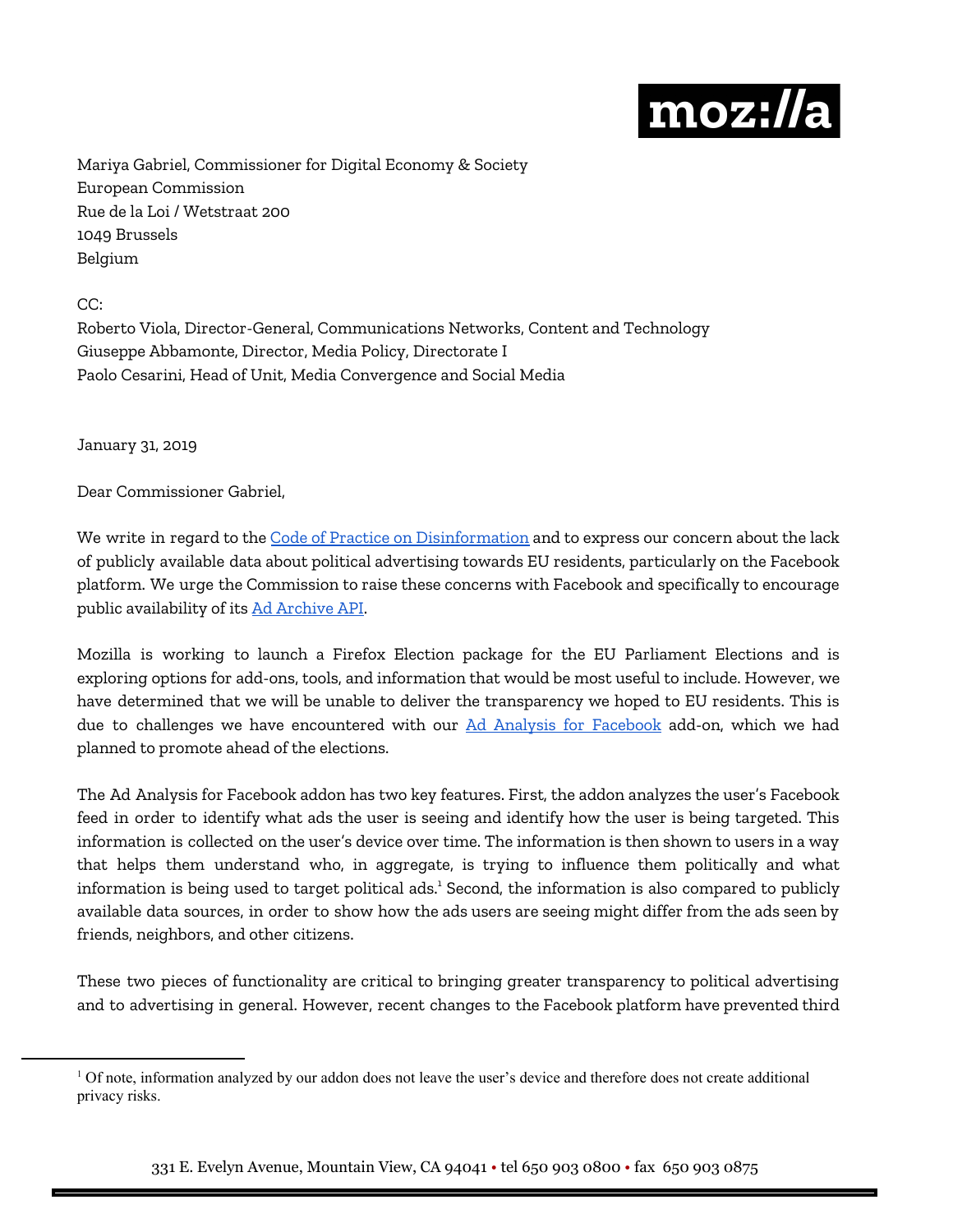parties from conducting analysis of the ads users are seeing. $^2$  This limits our ability to deliver the first piece of functionality identified above. We have included an excerpt of these changes in the appendix below.

In addition, there is currently a lack of publicly available data about political advertising on Facebook in the European Union that can be compared to information about what ads users are seeing. We therefore cannot deliver the second key piece of functionality described above. This is in part because Facebook has yet to fulfill its commitments under the *Political advertising and issue-based advertising* section of the Code to enable public disclosure of political advertising.

Facebook in August [announced](https://newsroom.fb.com/news/2018/08/introducing-the-ad-archive-api/) the roll out of its Ad Archive API, to make "advertising more transparent to help prevent abuse on Facebook, especially during elections." This API could notionally provide the data needed. As of today, *that API remains private and is available to only a small number of privileged researchers*.

Facebook Vice President Nicholas Clegg also announced on 28 January that the company will be releasing a new political ad transparency tool in March, prior to the elections. However, Clegg's language and the subsequent public [announcement](https://newsroom.fb.com/news/2019/01/european-parliament-elections/) from Facebook suggest this tool will be similar to the <u>Ad [Archive](https://www.facebook.com/ads/archive/?active_status=all&ad_type=political_and_issue_ads&country=US)</u> website that was made available last year in the United States.<sup>3</sup> This site allows for simple keyword searches. We do not believe that the site meets the commitments in the Code.<sup>4</sup> It has design limits that prevent more sophisticated research and trend analysis on the political ads.

Transparency cannot just be on the terms with which the world's largest, most powerful tech companies are most comfortable. To have true transparency in this space, the Ad Archive API needs to be publicly available to everyone. $^{\mathrm{s}}$  That is what is needed to fulfill the spirit of commitments in the Code of Practice. Moreover, to be relevant to the upcoming EU Parliamentary elections, that API must be available soon, with enough lead time to allow developers to innovate and build transparency tools with the data the API provides. Public availability of this API is all the more pressing now that other public transparency tools that were previously available have stopped working.

We have spoken to Facebook directly about these concerns and continue to look for opportunities in the future to partner on solutions to these challenging issues. We also appreciate the considerable work that Facebook and others have done to fight disinformation on their platforms. Nonetheless, we have thus far been unable to identify a path towards meaningful public disclosure of the data needed. While strengthening our electoral processes for the digital age is a multipronged effort, transparency must be

<sup>4</sup> To be valuable, any tool must be usable for discovery and analysis, rather than simple keyword-based retrieval.  $<sup>5</sup>$  Google has made its political advertising data set publicly available, in a format that conforms with database standards,</sup> allowing for discovery, research and analysis. The functionality provides a useful model for what the Commision should expect of other companies in this space. Further information and the data set can be found at:

<sup>2</sup> For further information, please see https://www.propublica.org/article/facebook-blocks-ad-transparency-tools

<sup>&</sup>lt;sup>3</sup> The announcement links to the same Ad Archive and appears to describe the same limited functionality: "The library is completely searchable and can be accessed by anyone in the world regardless of whether they have a Facebook account or not at [facebook.com/adlibrary.](http://facebook.com/adlibrary)" See https://newsroom.fb.com/news/2019/01/european-parliament-elections/

https://console.cloud.google.com/marketplace/details/bigquery-public-data/google-political-ads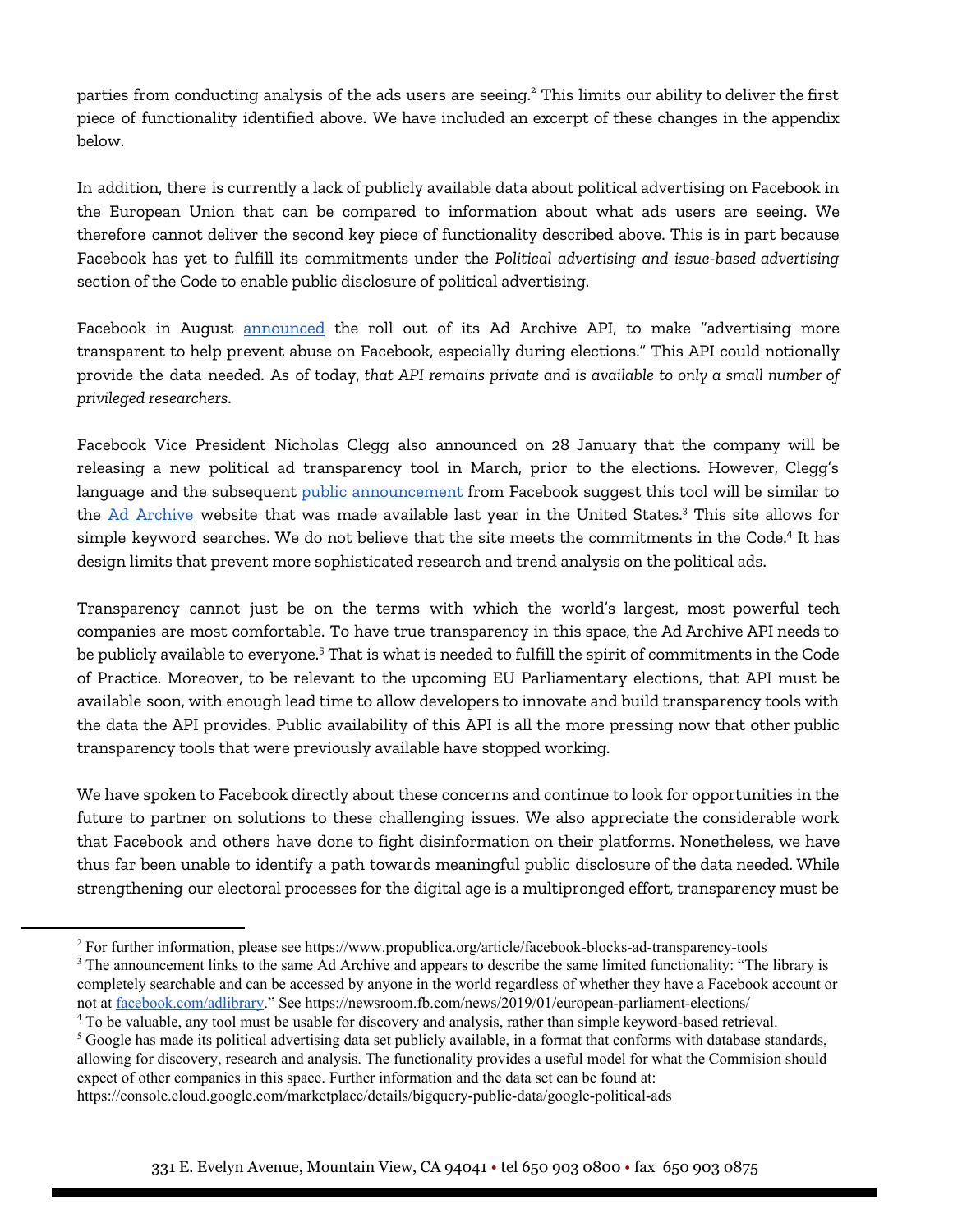the cornerstones of that effort. We urge Facebook to develop an open, functional API that can be used by any developer, researcher, or organisation to develop tools, critical insights, and research designed to educate and empower users to understand and therefore resist targeted disinformation campaigns.

Mozilla strongly supports the Commission's work to fight disinformation and the leadership you have shown with the Code of Practice. We would encourage you to raise these concerns with Facebook directly.

Sincerely,

## **Denelle Dixon**

Chief Operations Officer Mozilla Corporation